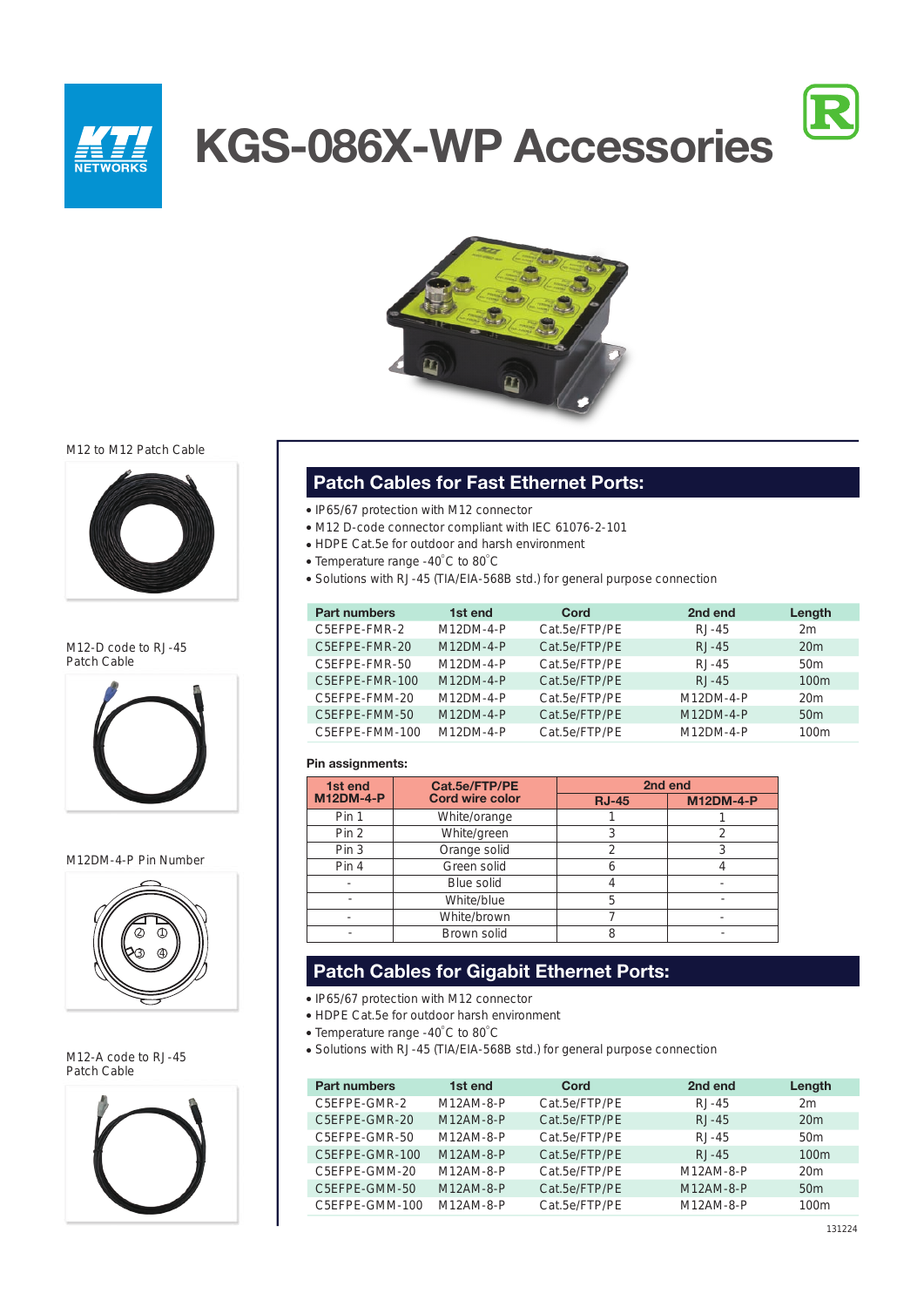



| C5FFPF-GFMM-20 M12AM-8-P  | Cat 5e/FTP/PF | $M12DM-4-P$ | 20m  |
|---------------------------|---------------|-------------|------|
| C5FFPF-GFMM-50 M12AM-8-P  | Cat 5e/FTP/PF | M12DM-4-P   | 50m  |
| C5FFPF-GFMM-100 M12AM-8-P | Cat 5e/FTP/PF | $M12DM-4-P$ | 100m |

### **Pin assignments:**

| 1st end          | Cat.5e/FTP/PE          |              | 2nd end          |                  |
|------------------|------------------------|--------------|------------------|------------------|
| <b>M12AM-8-P</b> | <b>Cord wire color</b> | <b>RJ-45</b> | <b>M12AM-8-P</b> | <b>M12DM-4-P</b> |
| Pin 1            | White/orange           |              |                  |                  |
| Pin 2            | Orange solid           |              |                  |                  |
| Pin <sub>3</sub> | White/green            |              | 3                |                  |
| Pin 4            | Blue solid             |              |                  |                  |
| Pin 5            | White/blue             | 5            | 5                |                  |
| Pin 6            | Green solid            | n            | 6                |                  |
| Pin 7            | White/brown            |              |                  |                  |
| Pin 8            | Brown solid            |              | 8                |                  |

# **Patch Cables for Power Input & Console Port:**

IP65/67 protection with M23 and M12 connectors

XLPE DC power cable and HDPE Cat.5e for outdoor harsh environment

- Console cable supports DB9 connection with bundled DB9 to RJ-45 plug adapter
- Temperature range -40 $\degree$ C to 80 $\degree$ C

| <b>Part numbers</b> | Tvne    | 1st end     | Cord          | 2nd end  | Lenath |
|---------------------|---------|-------------|---------------|----------|--------|
| PWR3PE-PMF-2        | Power   | M23F-6-M    | PWR3PF        | Free Fnd | 2m     |
| C5FFPF-CMR-2        | Console | $M12AM-8-M$ | Cat 5e/FTP/PF | DB9      | 2m     |

#### **DC power cable pin assignments:**

| 1st end<br><b>M23F-6-M</b> | <b>PWR3PE</b><br><b>Cord wire color</b> | Line   |
|----------------------------|-----------------------------------------|--------|
| Pin 1                      | Red                                     | $DC+$  |
| Pin 2                      | <b>Black</b>                            | $DC -$ |
| Pin 3                      | white                                   | PF     |
| Pin 4                      | -                                       | ٠      |
| Pin 5                      |                                         | ٠      |
| Pin 6                      |                                         |        |

#### **Console cable pin assignments:**

| 1st end<br><b>M12AM-8-P</b> | Cat.5e/FTP/PE<br><b>Cord wire color</b> | 2nd end<br><b>RJ-45</b> | <b>DB9F-2-RJ45P</b><br><b>Adapter-DB9</b> | <b>RS-232</b><br>signals |
|-----------------------------|-----------------------------------------|-------------------------|-------------------------------------------|--------------------------|
| Pin 1                       | White/orange                            |                         |                                           |                          |
| Pin 2                       | Orange solid                            | ◠                       |                                           |                          |
| Pin <sub>3</sub>            | White/green                             |                         |                                           |                          |
| Pin 4                       | Blue solid                              |                         | 5                                         | SG                       |
| Pin 5                       | White/blue                              | 5                       |                                           | <b>RXD</b>               |
| Pin 6                       | Green solid                             | 6                       |                                           | <b>TXD</b>               |
| Pin 7                       | White/brown                             |                         |                                           |                          |
| Pin <sub>8</sub>            | Brown solid                             | 8                       |                                           |                          |

# **Connector General Specifications:**

| <b>Part number</b> | M12DM-4-P plug            | M12AM-8-P plug            | M23F-6-M plug               |
|--------------------|---------------------------|---------------------------|-----------------------------|
| Connector type     | M12 D-coded male          | M12 A-coded male          | M23 female                  |
| Number of pins     | 4P                        | 8P                        | $5+PE$                      |
| Pin material       | Copper alloy, gold plated |                           | Copper alloy, gold plated   |
| Nut material       |                           | Zinc alloy, nickel plated | Copper alloy, nickel plated |
| Wire quage         | $22 - 26$ AWG             |                           | <b>12 AWG</b>               |
| Protection         | IP67                      |                           | IP67                        |
| Cord diameter      | $4.5 - 6.5$ mm            |                           | $8.5 - 17.5$ mm             |
| Temperature range  |                           | $-40 - 80^{\circ}$ C      | $-40 - 125^{\circ}$ C       |

M12AM-8-P Pin Number



PWR3PE-PMF-2



C5EFPE-CMR-2



M23F-6-M Pin Assignments